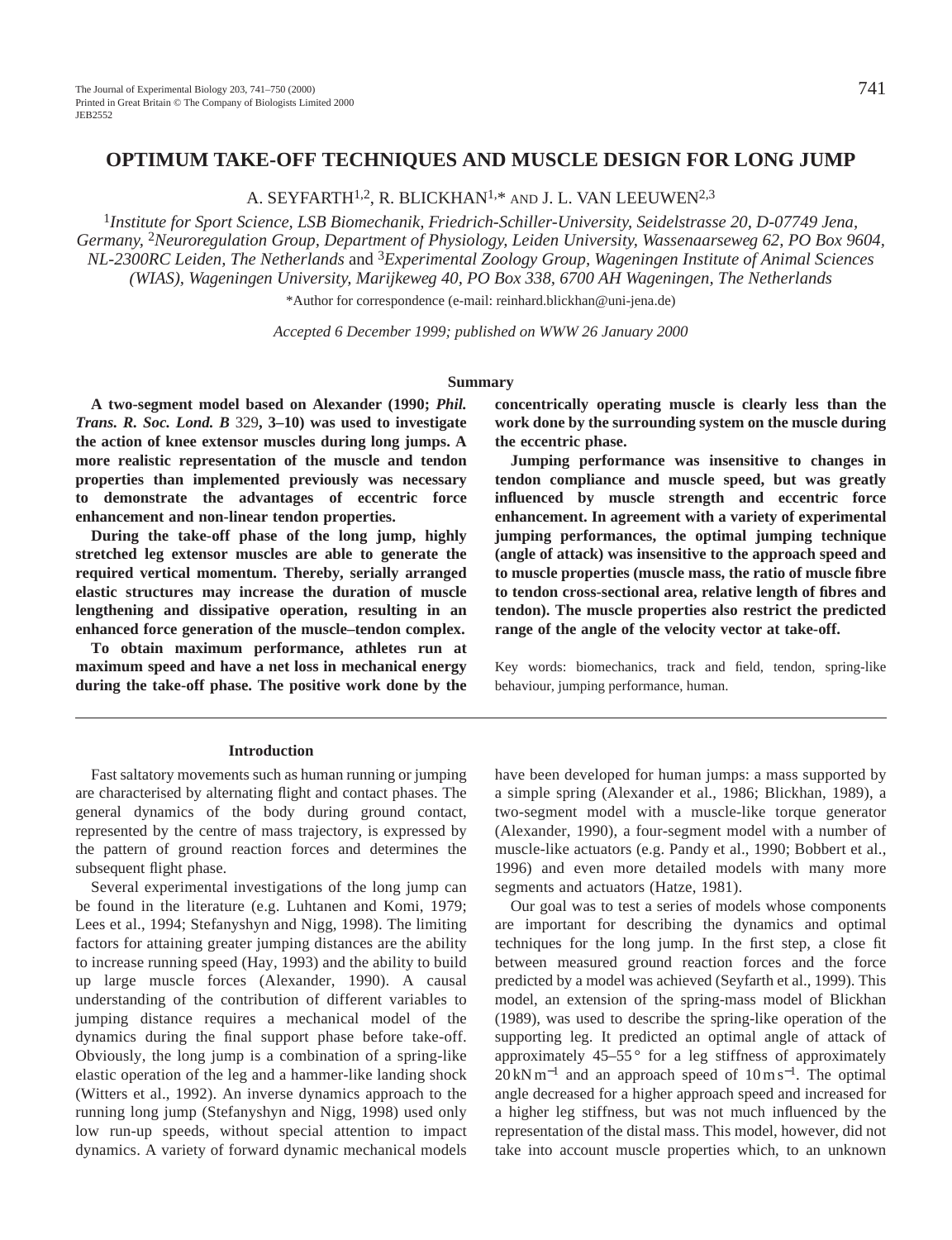extent, contribute to the time course of the force and may shift optimum strategies.

To investigate the role of the muscles in the long jump, the simple model of Alexander (1990) was taken as a starting point. Using a Hill-like torque generator and massless legs, his model predicted the maximum possible approach speed for the long jump to result in optimal performance. The predicted optimal angle of attack for maximum jumping performance was approximately 70–75 °. To describe the first peak in the ground reaction force, the knee extensor muscle was characterised by prestretch without eccentric force enhancement and an extremely high isometric force (approximately 25 kN). This resulted in an unrealistic sudden rise in the ground reaction force. In contrast to experimental findings, the passive and active peak were not separated by a local minimum.

In the present study, we focus on four questions. (i) To what extent is the spring-like operation of the leg due to an interaction between leg geometry and muscle–tendon properties? (ii) To what extent can a highly activated knee extensor contribute to the first force peak? (iii) What is the role of elastic components and eccentric force enhancement in jumping performance? (iv) How does jumping performance depend on muscle architecture?

To investigate these issues, a two-segment model was constructed with a Hill-type knee extensor. The extensor muscle was characterised by eccentric force enhancement and included nonlinear serial and parallel elastic components. Distal masses can easily mask the contribution of the musculature under eccentric loading and were therefore neglected in our model. Moreover, only a minor influence of a distal mass representation on the jumping technique had been found in our earlier long jump model (Seyfarth et al., 1999).

## **Materials and methods**

#### *Experiments*

Ground reaction forces and kinematic data were recorded in an experimental analysis of 30 long jumps by 18 sports students (Seyfarth et al., 1999). The jumping distance was measured as the shortest distance between the take-off position of the foot tip and the landing point.

#### *Model of the supporting leg*

The upper and lower leg were considered as a chain of two rigid segments, each of length *l* and zero mass. Ground contact was assumed to occur at the distal end of the lower segment. The mass of the jumper was represented as a point mass *m* at the hip. The distance between the point of ground contact and the hip was the leg length  $l_{LEG}$ . The leg angle  $\alpha$  was defined as the orientation of the leg (*l*LEG) relative to the horizontal plane (Fig. 1).

#### *Representation of knee extensor muscles*

To describe the operation of the stance leg, at least one knee extensor muscle must be introduced (Fig. 1). The model of the muscle–tendon complex (MTC) consisted of three elements: (1)



Fig. 1. The two-segment model. Each leg segment is of length *l* and of zero mass. The supported body is represented by a point mass *m* at the hip. One extensor muscle is acting at the knee joint with a constant moment arm *r*. Muscle force  $F_{\text{MTC}}$  is equal to the serial tendon force *F*SE and the sum of the forces produced by the contractile element (CE) and the parallel elastic component (PE) ( $F_{\text{CE}}+F_{\text{PE}}$ ). Leg orientation is described in terms of the leg angle  $\alpha$ and the knee angle ϕ. The leg length *l*LEG is the distance between the point of ground contact and the hip. The distance *d* is the moment arm of the ground reaction force *F*G.

the contractile element (CE), described by a Hill-like force–velocity relationship with an eccentric force enhancement (see equations A1 and A2 in Appendix 1); (2) a parallel elastic component (PE); and (3) a serial elastic component (SE). Both elastic elements were characterised by a nonlinear stress–strain relationship (equation A4, Appendix 2). Muscle belly force  $F_{\text{CE}}+F_{\text{PE}}$  was equal to the serial tendon force  $F_{\text{SE}}$ .

During the contact phase, the knee extensor muscle was assumed to be fully activated and had a constant moment arm *r* at the knee joint. The resulting torque was in equilibrium with the moment generated by the ground reaction force,  $F<sub>G</sub>$ , with the corresponding variable moment arm *d* (Fig. 1, equation A5). As distal masses and the foot were neglected, the orientation of the force generated by the leg, i.e. the ground reaction force, was always identical to the leg angle  $\alpha$ .

### *Initial conditions and model variables*

The position of the point mass *m* at touch-down was described by the angle of attack  $\alpha_0$  and the knee angle  $\varphi_0$  $(\alpha_0 \approx 60 - 65^\circ, \ \varphi_0 \approx 165 - 170^\circ;$  Lees et al., 1994). For elite long jumpers, the initial velocity  $v_0$  is approximately 10–11 m s<sup>-1</sup> and has only a small vertical component (less than 1 m s<sup>−</sup>1; Hay et al., 1986). For an average male athlete, we assumed a body mass of 80 kg (Luhtanen and Komi, 1979).

The height of the centre of mass is approximately 1 m for an upright standing male human 1.8 m tall (Alexander, 1990). We assumed a slightly longer leg (segment length *l*=0.6 m) because (1) the centre of rotation during ground contact shifts from the heel to the ball of the foot and (2) the leg (including the foot) is almost stretched at touch-down and take-off.

#### *Muscle design*

The muscle–tendon complex was represented by the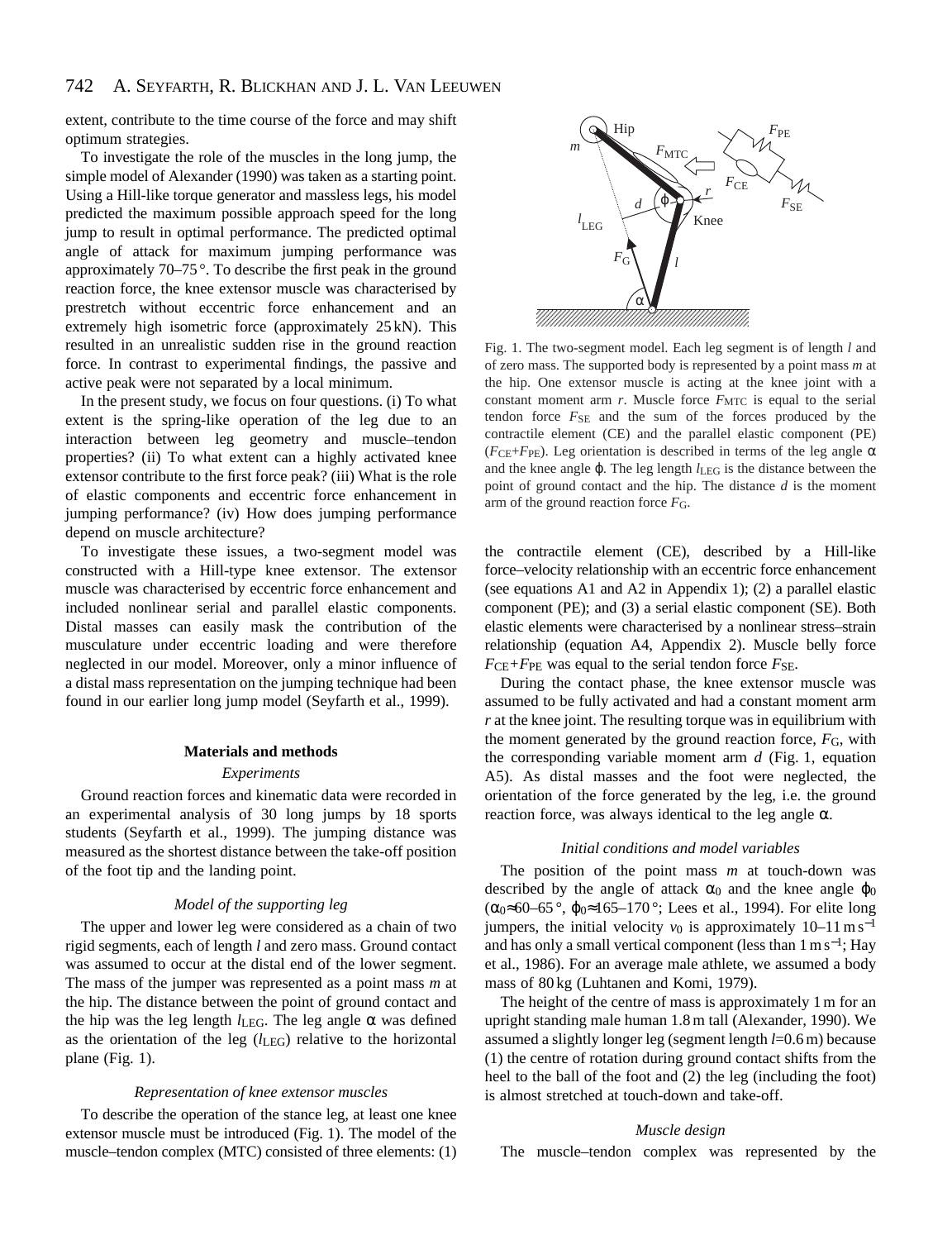contractile element and two elastic components, a serial elastic component and a parallel elastic component (Fig. 1). Its mass *m*MTC was not included in the calculations of the dynamics. The reference length of the muscle–tendon complex  $(l_{\text{MTC}})$ was approximately the length of the real leg segment  $(0.5 \text{ m})$ . The muscle design was described by (i) the ratio  $R_\ell$  of the fibre length  $l_f$  to the total muscle–tendon complex length  $l_{\text{MTC}}$ ,  $R_{\ell} = l_f/l_{\text{MTC}}$ , and (ii) the ratio  $R_A$  of the physiological crosssectional area of the muscle fibres  $A_f$  to the serial tendon crosssectional area  $A_t$ ,  $R_A = A_f/A_t$ .

Assuming an average muscle-tendon complex density  $ρ_{MTC}$ of approximately 1100 kg m−<sup>3</sup> (Spector et al., 1980; Winters and Woo, 1990), the geometry of the fibres and tendons (crosssectional areas and lengths) could be expressed in terms of  $m_{\text{MTC}}$ ,  $R_A$  and  $R_\ell$  (equations A8 and A9, Appendix 4). The cross-sectional area of the parallel element *A*PE accounted for a small part (1 %) of the muscle fibre area *A*f, the remaining area belonging to the fibres themselves:  $A_{\text{CE}}=0.99A_{\text{f}}$ .

The maximum isometric force of the muscle fibres  $F_{\text{Max}}$ was defined assuming a muscle fibre maximum isometric stress σ<sub>Max</sub> of 300 kPa (Alexander and Vernon, 1975; Close, 1972; equation A3). The maximum shortening velocity  $v_{\text{Max}}$ is the product of the fibre length  $l_f$  and the maximum fibre strain rate  $\dot{\epsilon}_{\text{Max}}$  and was assumed to be  $14 \, l_f \, s^{-1}$  (Spector et al., 1980).

In reality, the moment arm *d* of the ground reaction force is much shorter than described in a two-segment model (Fig. 1). After the first 40 ms of ground contact, the centre of pressure shifts from the ankle joint to the ball of the foot. Therefore, to generate realistic values of the ground reaction force, an unrealistically high maximum isometric muscle force  $F_{\text{Max}}$  of approximately 13 kN had to be assumed (see also Alexander, 1990).

#### *Numerical procedure*

The trajectory of the point mass, given by the leg force and the gravitational force, was obtained by integrating the equations of motion (equations A6 and A7) numerically with a constant time step (0.01 ms). The calculation was terminated at the instant of take-off, i.e. when the ground reaction force became zero. The resulting jumping distance was calculated assuming a frictionless parabolic flight trajectory and landing at the intersection of the centre of mass trajectory with the ground (equation A10).

## *Parameter studies*

The optimal angle of attack  $\alpha_{opt}$  leading to a maximum jumping distance was investigated with respect to (i) the running speed at touch-down *v*0, (ii) the total muscle–tendon complex mass  $m$ <sub>MTC</sub>, (iii) the ratio of muscle fibre to serial tendon cross-sectional areas *R*A, and (iv) the relative fibre length  $R_{\ell}$ . During the take-off phase, maximum activation of the muscle was assumed because this resulted in the longest jumps and agrees with experimental observations (Kyröläinen et al., 1987).



Fig. 2. Dynamics of the two-segment model. (A) Predicted ground reaction force *F*G,Mod compared with an experimentally measured value  $F_{\text{G-Exn}}$  (taken from Seyfarth et al., 1999) and the predicted internal muscle force  $F_{\text{MTC,Mod}}$ . (B) Strain  $\varepsilon$  of the contractile element (CE) and serial elastic component (tendon; SE) during ground contact. Concentric contraction takes place only within the first 10 ms and within the last 30 ms. Lengthening of the muscle–tendon complex (MTC) is largely taken up by tendon elongation (see below:  $R_{\ell}$ ). Model variables (for definitions, see List of symbols),  $m=80 \text{ kg}$ ,  $l=0.6 \text{ m}$ ,  $m_{\text{MTC}}=4 \text{ kg}$ ,  $l_{\text{MTC}}=0.5 \text{ m}$ , σMax=300 kPa, *R*A=100, *R*,=0.16, *l*f=0.08 m; initial variables, *v*<sub>0,x</sub>=9 m s<sup>-1</sup>, *v*<sub>0,y</sub>=−0.4 m s<sup>-1</sup>, α<sub>0</sub>=60<sup>°</sup>, φ<sub>0</sub>=170<sup>°</sup>.

#### **Results**

### *Forces and work output by muscle and leg*

Fig. 2A shows an example of predicted force patterns (modelled ground reaction force *F*G,Mod and muscle–tendon complex force  $F_{\text{MTC,Mod}}$ ) with a fully activated knee extensor muscle compared with a measured ground reaction force  $F_{\text{G,Exp}}$  for a 6.9 m jump at an approach speed of 9 m s<sup>-1</sup> from Seyfarth et al. (1999). This curve can be taken as an example for the other tracings. The simulated jump resulted in a jumping distance of 6.3 m, with the angle of the velocity vector at take-off being approximately  $14^{\circ}$  (measured angle  $21^{\circ}$ ).

No preactivation was assumed before the moment of touchdown. The general pattern of the predicted dynamics agreed with the experimental result. In both cases, a sharp rise in ground reaction force (first peak) was followed by a prolonged force at a lower level (second peak), but the two peaks were not separated by a local minimum in the simulation. In Fig. 2A, the measured force curve starts 10 ms earlier than the simulated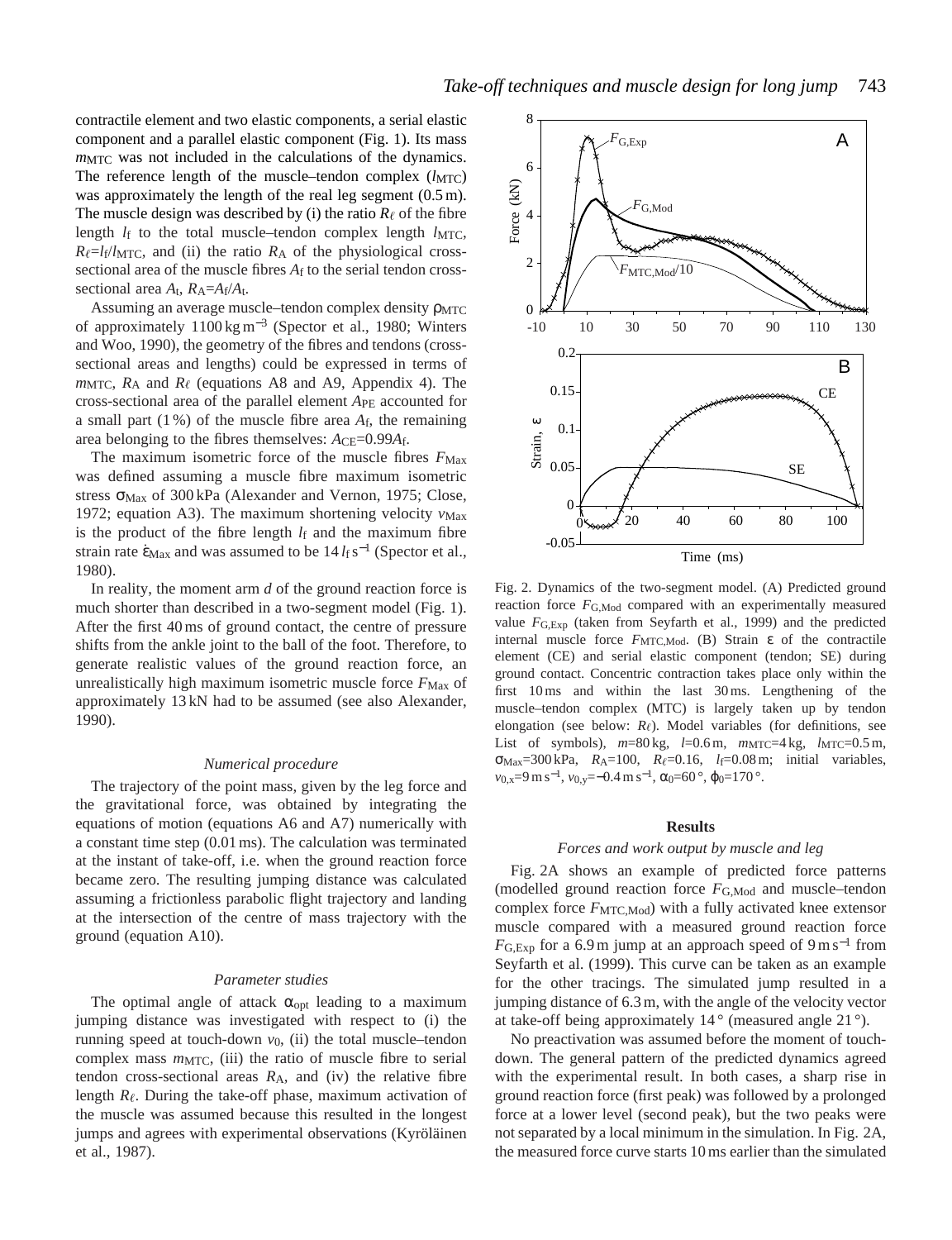

Fig. 3. Predicted work loops of (A) the muscle–tendon complex (MTC) including the contractile element (CE), serial element (SE) and parallel element (PE), and (B) the supporting leg according to the situation in Fig. 2. Leg shortening is defined as the difference between the actual leg length *l*<sub>LEG</sub> and the leg length at the instant of touch-down. (B) During lengthening, the leg shows almost linear behaviour. The small circles in A and B represent the transitions between shortening and lengthening.

curve because there was no segment representing the foot in the model that would be decelerated first (Seyfarth et al., 1999).

The predicted muscle force had achieved its maximum value by 15 ms after touch-down, when the muscle fibres were at their maximum stretching velocity. The serial tendon had a positive strain during the whole ground contact period (SE in Fig. 2B). It was stretched rapidly immediately after touchdown, shortened very slightly over the next approximately 30 ms (plateau phase) and shortened continuously over the second half of ground contact. The muscle fibres shortened during the first few milliseconds and during the last 35 ms before take-off (CE in Fig. 2B), when the muscle force was less than the maximum isometric force  $F_{\text{Max}}$  (neglecting the force of the parallel elastic element). During most of the ground contact period (approximately 10–80 ms), the muscle fibres were lengthening and therefore absorbing energy.

Because of the large ground reaction force (up to approximately 5 kN) during the first 20 ms of ground contact, the leg showed a negative work loop (Fig. 3B). After maximum knee flexion, the path of the force–length curve was almost linear (Fig. 3B), in contrast to the nonlinear operation of the extensor muscle (MTC, Fig. 3A). The total energy lost (approximately 280 J, i.e. 44 % of the total muscle work or 9 %



Fig. 4. Predicted power delivered by the muscle tendon complex (MTC) with the contractile element (CE), serial element (SE) and parallel element (PE). Power is largely absorbed by the tendon (SE) and the muscle fibres (CE) during the first half of the step, whereas only the tendon delivers power during take-off.

of the initial kinetic energy) was absorbed by the muscle fibres (Fig. 4).

The shape of the contractile element work loop was almost rectangular (Fig. 3A). Only 8 % of the energy transferred to the contractile element was returned to the point mass during the concentric phase (Fig. 4). In contrast, in the serial elastic component, approximately 80 % of the stored energy was reusable as mechanical energy. The remainder was absorbed by the contractile element.

# *Optimal jumping techniques*

## *Approach speed and angle of attack*

In Fig. 5, the influence of the angle of attack  $\alpha_0$  and the running speed *v*0 on the jumping distance, the percentage of mechanical energy of the point mass at take-off relative to that at the instant of touch-down, and the angle of the velocity vector at take-off is shown. For high approach speeds (greater than  $6 \text{ m s}^{-1}$ ), the optimal angle of attack (approximately 65–70 $^{\circ}$ ) was insensitive to the approach speed (Fig. 5A). The change in mechanical energy during the take-off phase was approximately  $\pm$ 5% while using an optimal angle of attack (Fig. 5B). For running speeds greater than  $5 \text{ m s}^{-1}$ , optimal performance required a net loss of energy. At lower approach velocities, the leg generated net positive work for optimal performance. This required optimum angles of attack greater than 70° (Fig. 5B).

The angle of the velocity vector at take-off relative to the horizontal plane (take-off velocity angle, Fig. 5C) increased for decreased angles of attack if the running speed was less than  $8 \text{ m s}^{-1}$ . At higher speeds, the take-off velocity angle was insensitive to the angle of attack or even decreased slightly for small angles of attack.

## *The influence of the initial knee angle* ϕ*0*

Compared with the situation in Fig. 2 (initial knee angle 170 $\degree$ ), a smaller knee angle  $\varphi_0$  led to a shorter jumping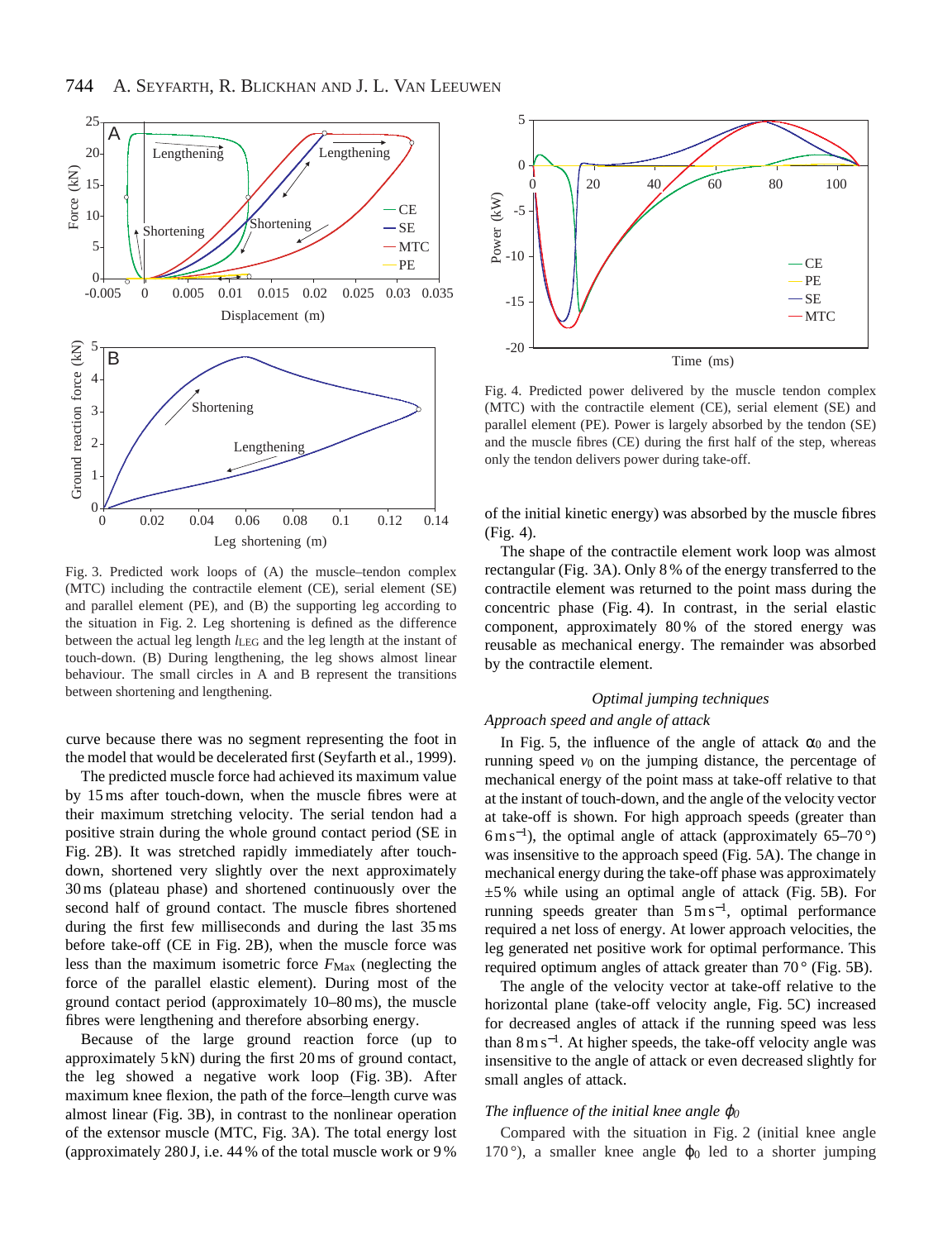

Fig. 5. Influence of the angle of attack at touch-down  $\alpha_0$  and the approach speed  $v_0$  on (A) the jumping distance (contour lines, in m), (B) the percentage of take-off to touch-down mechanical energy (contour lines, as a percentage), and (C) the angle of the velocity vector at take-off relative to the horizontal plane (contour lines, in degrees). The optimal angle of attack  $(65-70)$  for the long jump is insensitive to the approach speed for velocities higher than  $6 \text{ m s}^{-1}$ . The optimal jumping distance (A) is achieved with nearly complete energy recovery (B). At high running speeds, only flat angles of the velocity vector at take-off can be realised (C), and flatter angles of attack do not necessarily lead to steeper take-off angles. Model variables are given in Fig. 2. In all studies, the vertical touch-down velocity was zero.

12 A 11 100 100 10 7 Approach speed (m s<sup>-1</sup>) Approach speed (m s-1) 9 9 9 さ 20 8 8 6 8 8  $\begin{picture}(180,170) \put(0,0){\line(1,0){100}} \put(15,0){\line(1,0){100}} \put(15,0){\line(1,0){100}} \put(15,0){\line(1,0){100}} \put(15,0){\line(1,0){100}} \put(15,0){\line(1,0){100}} \put(15,0){\line(1,0){100}} \put(15,0){\line(1,0){100}} \put(15,0){\line(1,0){100}} \put(15,0){\line(1,0){100}} \put(15,0){\line(1,0){100$  $100<sup>1</sup>$ 7 7 7 5  $\mathcal{S}_{\mathcal{O}_{\mathcal{C}}}$ 6 6 6 4  $\breve{\mathscr{E}}$ 60 70 જે 5 5 5 5. 3 উ 90 જી 100 4 4 4 40 60 80 40 60 80 40 60 80

Angle of attack (degrees)

distance (for  $\varphi_0=160^\circ$  a difference of -19 cm, and for  $\varphi_0=150^\circ$ a difference of −38 cm) and a decreased take-off velocity angle (for  $\phi_0=160^\circ$  a difference of  $-2^\circ$ , and for  $\phi_0=150^\circ$  a difference of −4 °). Nevertheless, the percentage of the take-off to touchdown mechanical energy increased for smaller knee angles  $\varphi_0$ (for  $\varphi_0=160^\circ$  a difference of +1.7%, and for  $\varphi_0=150^\circ$  a difference of  $+3.2\%$ ).

## *Optimal muscle design and angle of attack*

The influence of the angle of attack, the total muscle mass *m*<sub>MTC</sub>, the ratio of muscle fibre to tendon cross-sectional area  $R_A$  and the relative fibre length  $R_\ell$  on the jumping distance is shown in Fig. 6.

Keeping the architectural variables  $(R_A, R_f)$  constant, the muscle mass determined the maximum force exerted by the leg and had a strong influence on the jumping distance (Fig. 6A). For masses greater than 4 kg, the optimal angle of attack (approximately  $65^{\circ}$ ) was fairly insensitive to changes in muscle mass. Note that the muscle mass is not part of the accelerated mass, it simply represents the volume of the musculature.

For a realistic value of the muscle fibre to tendon crosssectional area ratio of approximately 100 (Winters and Woo, 1990; Pierrynowski, 1985), the optimal angle of attack was approximately 65–70 $^{\circ}$  (Fig. 6B). At high ratios ( $R_A$ >140) and angles of attack less than 65 °, slightly higher distances can be achieved. The muscle can produce higher forces and the tendon becomes more compliant. In contrast, for thick tendons  $(R_A < 30)$ , this optimum shifted to steeper angles (more than 70 °). However, the jumping performance was not much influenced by  $R_A$ .

The influence of the relative fibre length  $R_{\ell}$  proved to be more complex (Fig. 6C). Very short muscle fibres  $(R_{\ell}=0.01)$ led to unrealistically large jumping distances (for humans more than 9 m at an approach speed of  $9 \text{ m s}^{-1}$ ) at realistic optimal angles of attack  $\alpha_{opt}$  of 60–65°. A relative fibre length of approximately  $0.05$  predicted the smallest  $\alpha_{opt}$  of approximately  $60^\circ$  and a jumping distance of approximately 9 m. For longer fibres,  $\alpha_{opt}$  increased. For example, at  $R_{\ell}=0.15$ , a realistic jumping distance (6.7 m) with an  $\alpha_{opt}$  of 65–70° was calculated.

Compared with the situation in Fig. 2, the predicted jumping distance was quite insensitive to changes in maximum shortening speed of the muscle fibres  $v_{\text{Max}}$  (less than 1%) change in distance for twice or half the original speed). Halving or doubling the tendon compliance also led to a surprisingly small change in jumping distance (less than 3%). Thus, jumping distance is insensitive to muscle speed and to the serial tendon compliance.

In contrast, changes in the total muscle–tendon complex mass  $m_{\text{MTC}}$  (to 50% or 200%), of the maximum isometric muscle fibre stress  $\sigma_{\text{Max}}$  (to 50% or 200%) and of eccentric force enhancement *N*<sub>ECC</sub> (defined as the ratio between maximum eccentric force *F*<sub>ECC</sub> and maximum isometric force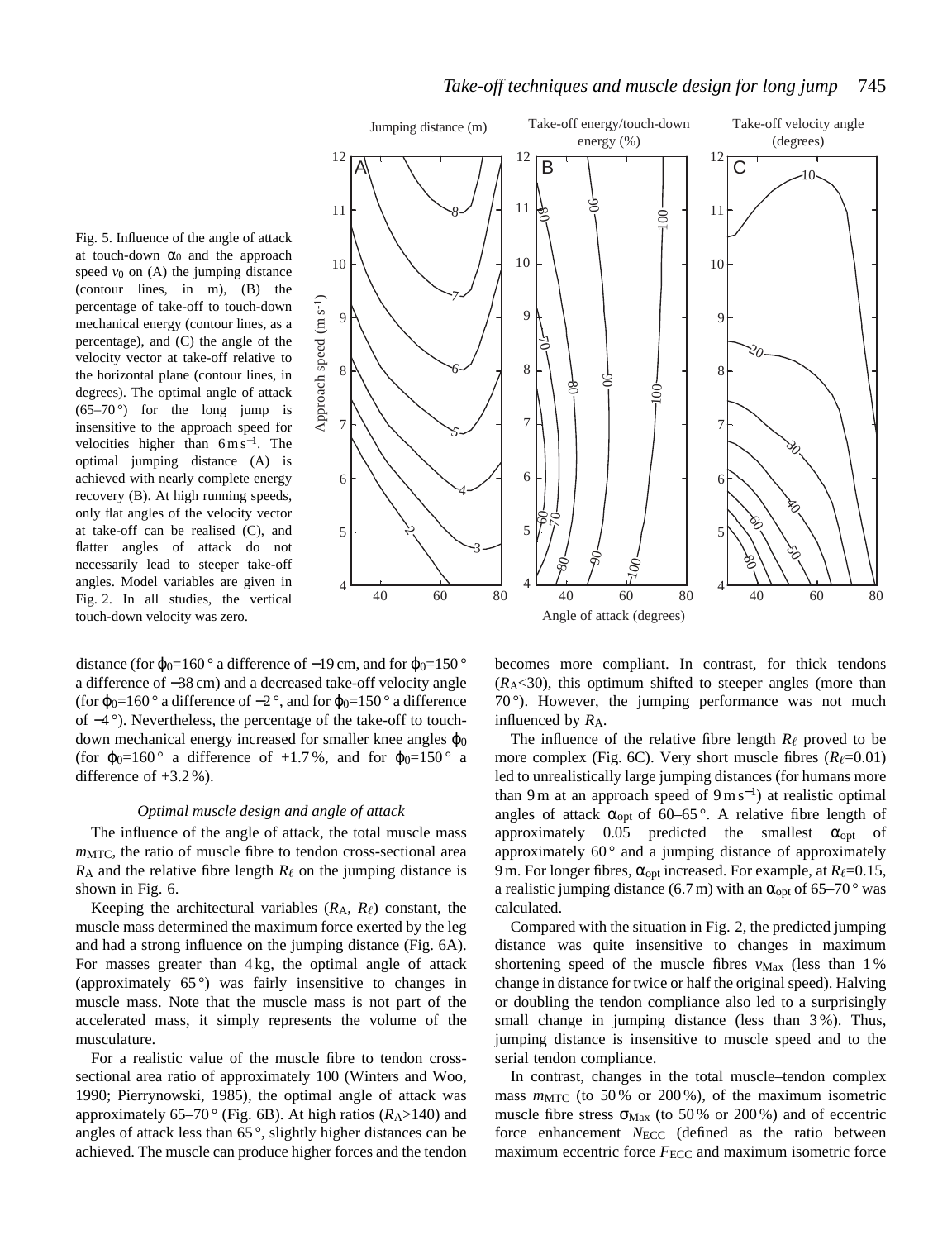Fig. 6. Influence of the angle of attack at touch-down  $\alpha_0$ and (A) the total muscle mass  $m<sub>MTC</sub>$ , (B) the ratio of fibre to tendon cross-sectional areas *R*A and (C) the relative fibre length  $R_{\ell}$  on jumping distance (contour lines, in m). Jumping distance depends strongly on muscle mass (A) and much less on the partitioning between elastic and contractile tissues (B,C). The optimal angle of attack  $(65-70)$  is largely insensitive to the muscle mass  $m_{\text{MTC}}$  (A), and slightly dependent on the ratio of the cross-sectional areas *R*A (B) and the relative fibre length  $R_{\ell}$  (C). For longer fibres (larger  $R_{\ell}$ ), the optimum for  $\alpha_0$  becomes more pronounced. Model and initial variables are given in Fig. 2. In all studies, the vertical touch-down velocity was zero.



*F*<sub>Max</sub>; from 1.8 to 1.4 or 2.2, respectively) led to a considerable change in jumping distance (*m*MTC, −24 % or +25 %, σ<sub>Max</sub>, −22 % or +35 %, *N*ECC, −8 % or +8 %). Thus, jumping distance is sensitive to muscle strength and to eccentric force enhancement.

Muscle mass, Muscle mass,  $m_{\text{MTC}}$  (kg)

#### **Discussion**

The model presented here predicted the angle of attack used in the long jump to be insensitive to running speed  $(>6 \,\mathrm{m\,s^{-1}})$ and muscle design. The angles agreed with the experimental observations of Seyfarth et al. (1999) within a range of approximately  $5^\circ$ . Furthermore, the model gave a reasonable explanation of why long jumpers use relatively low take-off velocity angles and of the extent to which they take advantage of energy losses in leg muscle. Although the model was very simple, it provided insights into muscular dynamics at high stretching velocities and into the contribution of a fully activated knee extensor muscle to the shape of the ground reaction force over time in running and jumping.

# *To what extent is the spring-like operation of the leg due to an interaction between leg geometry and muscle–tendon properties?*

Because of relatively short muscle fibres  $(R_\ell=0.16)$  and high muscle activation (shown experimentally by Kyröläinen et al., 1987), lengthening of the muscle–tendon complex takes place

largely within the serial tendon. Therefore, the muscle–tendon complex work loop was strongly influenced by the J-shaped nonlinear stress–strain curve of the tendon (Fig. 3A). The geometry function, given by the ratio of ground reaction force to muscle–tendon complex force, was high for an almost stretched knee joint exactly at the instant at which tendon stiffness was low (for small deflections). Furthermore, during muscle shortening before take-off, the maximum force decreased continuously with increasing shortening velocity. This resulted in an almost linear region of the work loop during unloading (Fig. 3B). The region of linear behaviour could be extended by elastic components in other leg muscles with more compliant tendons (e.g. the Achilles tendon) or by reducing the muscle activation just before the active peak, as observed experimentally (Kyröläinen et al., 1987), and it may simplify the control of jumps.

In contrast to a spring-mass system with a constant leg stiffness (Seyfarth et al., 1999), a realistic muscle automatically adapts its stiffness at different leg shortening velocities, which keeps the optimal jumping techniques robust (Fig. 7). Characterisation of this effect requires a proper description of the muscle eccentric force enhancement together with suitable compliance characteristics of the serial elastic tendon.

Taking the force–length relationship of the knee extensor into account (Fig. 7), the spring-like behaviour of the leg would be slightly enhanced. Depending on the initial fibre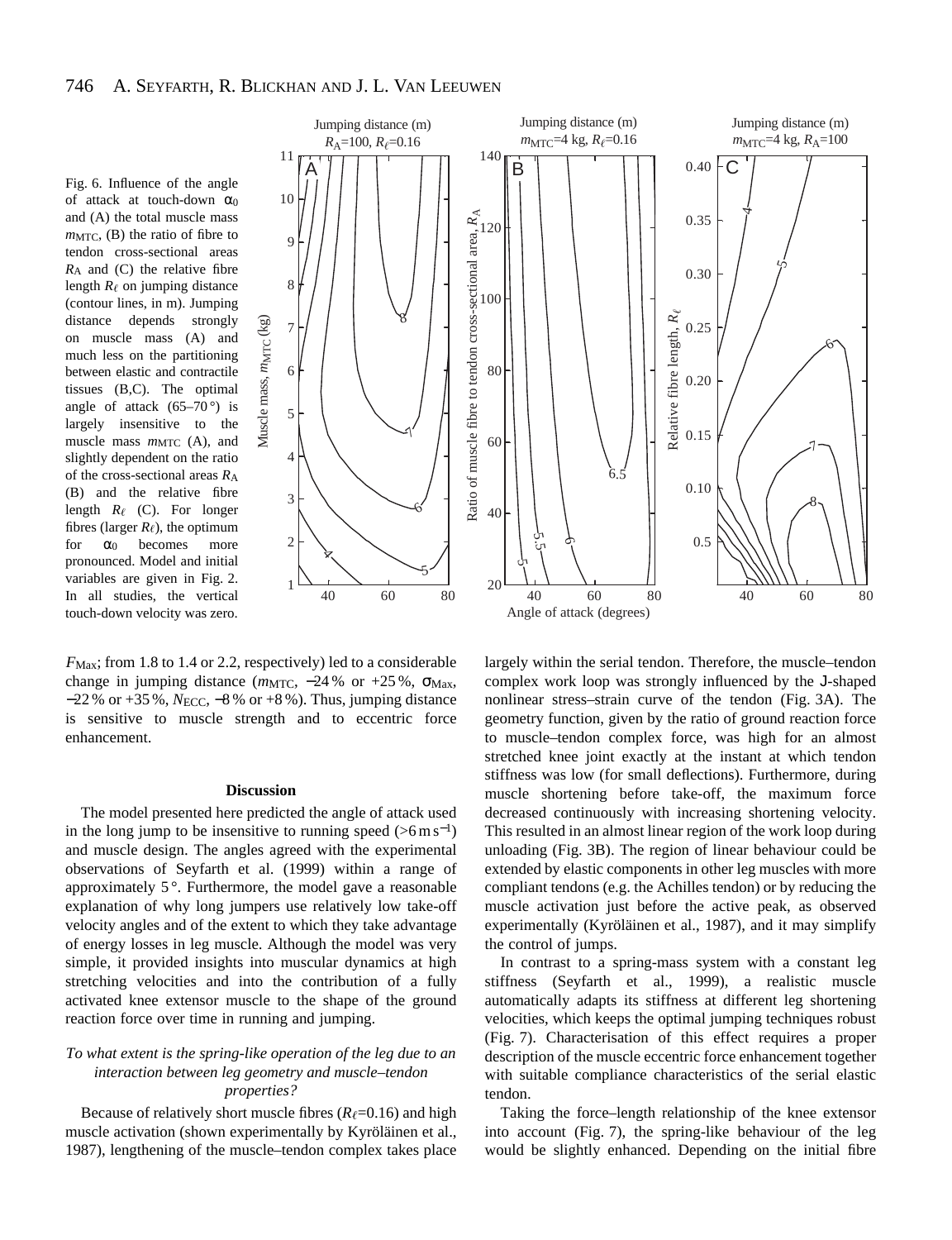



Fig. 7. Predicted optimal angle of attack for different approach velocities using (+) a spring-mass model (leg stiffness  $16 \text{ kNm}^{-1}$ ),  $($ 0) the present two-segment model with one extensor muscle (see Fig. 5) and  $(x)$  the same model extended by an extensor force–length characteristic with  $l_{opt}$ =1.4 $l_f$ , where  $l_f$  is the muscle fibre length and *l*<sub>opt</sub> is the optimal fibre length.

length *l*<sub>f</sub> with respect to the optimal fibre length *l*<sub>opt</sub>, this leads to a slightly increased dependency of the predicted optimal angle on running speed  $(l_f=l_{opt}/1.4$  in Fig. 7). Nevertheless, for maximum performance, we assume that the muscle works at near the maximum  $l_f > l_{opt}/1.2$  within the force–length curve.

# *To what extent can a highly activated knee extensor contribute to the first force peak?*

How does jumping performance depend on muscle architecture? In our model, prestretch was excluded because no antagonist was present. An antagonist muscle would reduce the net knee torque. Assuming a maximum isometric force of the extensor muscle of 10 kN, a realistic preactivation of 60 % did not reproduce the high force peak observed experimentally of approximately 7–8 kN (see Fig. 2A). Only the unrealistic assumption of a completely preactivated extensor without an antagonist produced an appropriate initial peak in amplitude. The shape of this first force peak was characterised by a rapid rise followed by a steady descent similar to that described by Alexander (1990). However, the shape of the curve in Alexander's (1990) model was not due to force enhancement by eccentric operation of the muscle but was instead a direct consequence of the geometric conditions and an assumed prestretch of the series elastic component (geometry function of the leg, see equation A5; Van Ingen Schenau, 1989), which resulted in a rapid rise in ground reaction force (force increases from zero to maximum within one time step).

Fig. 8. Experimental analysis of variation in the chosen angle of attack with jumping distance in 30 long jumps by 18 individuals.

So, including realistic tendon properties and eccentric muscle loading in a model is not sufficient to describe the initial peak in force. To achieve this, it is necessary to include a combination of passive properties due to the distributed mass of the system (Seyfarth et al., 1999) and muscle properties.

# *What is the role of elastic components and eccentric force enhancement in jumping performance?*

Jumping performance was not very dependent on tendon compliance. At high approach speeds, high eccentric forces are an important feature and increase the vertical momentum at the expense of mechanical energy loss. This requires stiff tendons to profit from high stretching velocities immediately after touch-down. In contrast, low tendon stiffness allows a larger amount of energy to be stored elastically and extends the period during which the activated muscle fibres are stretched. As shown in vertical jumping (Zajac, 1993), energy storage and muscle work output are compensating effects. Thinner tendons could improve mechanical efficiency but prevent muscle fibres from making use of high eccentric forces.

## *How does jumping performance depend on muscle architecture?*

Jumping distance was more sensitive to changes in relative fibre length  $R_{\ell}$  than to the ratio of tendon to muscle fibre crosssectional areas  $R_A$  (Fig. 6). Good jumpers benefit from short muscle fibres and long tendons. This is a well-known architectural feature of animals specialised for jumping (Alexander, 1988; Ettema, 1996). Nevertheless, the optimal angle of attack was not very dependent on the actual muscle design (Fig. 6). Exactly this observation was found in an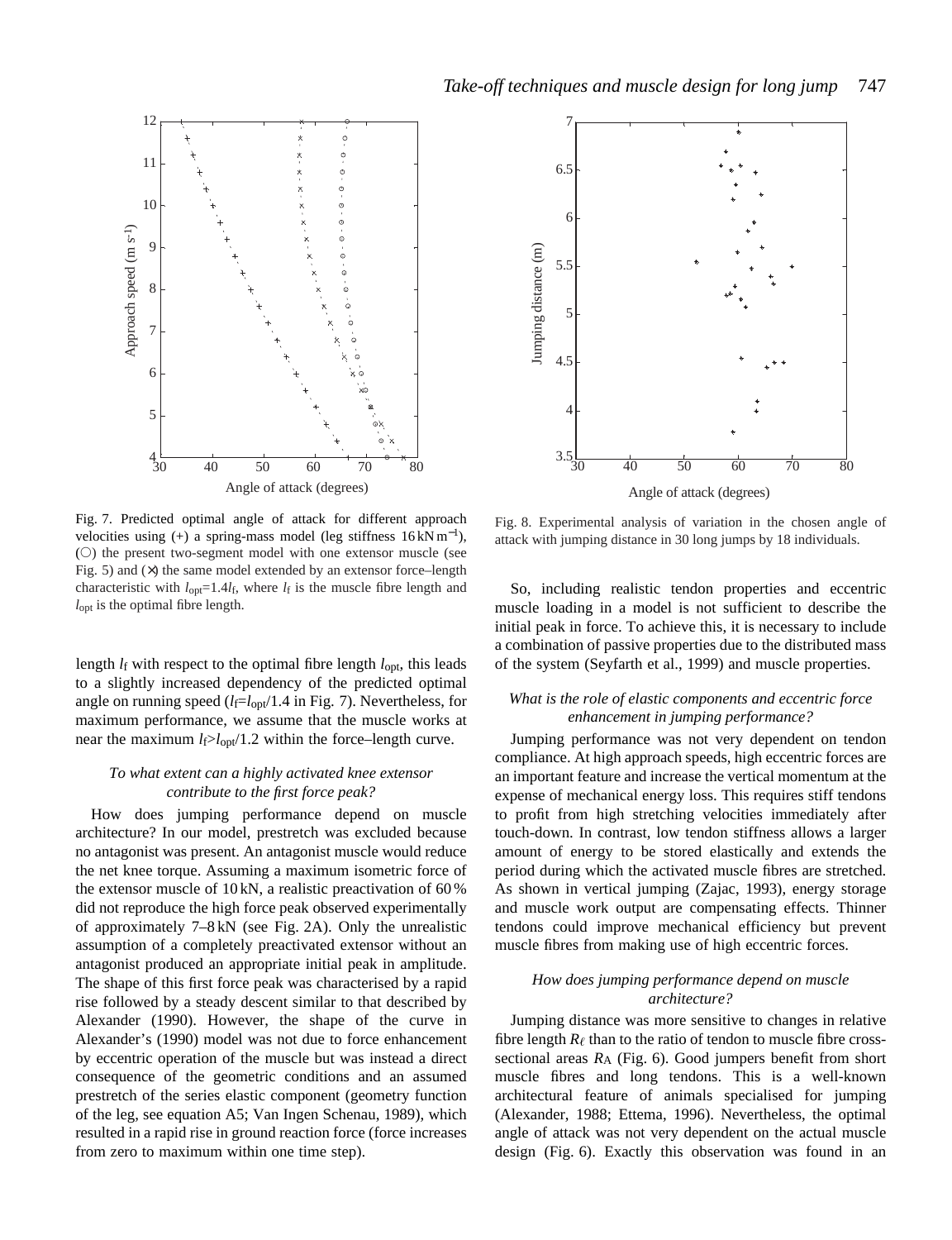experimental analysis of long jumpers with a variety of abilities (Fig. 8).

Furthermore, the maximum muscle velocity  $v_{\text{Max}}$  did not play a crucial role in the performance of the take-off phase because the muscle produces very little positive work (Fig. 4). Therefore, maximum performance was observed for the shortest fibres. Nevertheless, intrinsic maximum muscle velocity could have a positive influence on running speed.

## *Shortcomings of the model and future directions*

We cannot reproduce accurately the magnitude of the first force peak because no distributed masses corresponding to those of the supporting leg were included in the present model (Seyfarth et al., 1999). This results in shorter jumps (−9 %) and somewhat flatter take-off velocity angles (-7°) than those observed experimentally.

Furthermore, a foot is not included, and thus the sequence of impacts generated by the contact of the heel pad and the ball of the foot was not represented in our model (see Hatze, 1981). The lack of the foot also resulted in unrealistically high muscle forces and a shorter contact time (Stefanyshyn and Nigg, 1998). Furthermore, plantarflexion, swinging movements of the leg and arm lifting raise the take-off position of the body centre of mass (Hay and Nohara, 1990; Seyfarth et al., 1999).

Our model cannot simulate the details of prestretch because no antagonists are present and the segments have zero mass. In reality, preactivation before touch-down does occur (Kyröläinen et al., 1987). We compensated for this to some degree by introducing an instantaneous increase in activation state.

Very short muscle fibres require a specific muscle architecture (e.g. characterised by large pennation angles) and reduce the range of muscle lengths over which high forces can be produced (as a result of the force–length relationship). This was not included in our model.

The model could be improved by introducing other leg muscles. For example, the bi-articular gastrocnemius muscle couples knee extension to plantarflexion (Van Ingen Schenau, 1989) and improves the utilisation of the work capacity of the extensor muscle. However, the net knee torque can be increased through the simultaneous activation of other muscles not spanning the knee (e.g. hip extensors and plantar flexors) (Zajac, 1993). Inclusion of these muscles and their effects on the operation of the knee extensors awaits for further investigation.

To keep the tendon strain below the critical value for rupture, a high stiffness of the serial tendon had to be assumed. This meant that, with a fully activated muscle, spring-like sinusoidal patterns of the ground reaction force were not possible. To represent the spring-like behaviour during ground contact, additional elastic structures (deformation of the foot, Achilles tendon, ligaments) should be introduced into the model. With regard to the spring-mass model (Blickhan, 1989; Seyfarth et al., 1999), the leg can produce only a certain maximum force and therefore has a limited capacity to operate like a spring. Thus, accurate prediction of the limited take-off velocity angle of human long jumps can only be achieved by taking the muscle properties into account.

# **APPENDICES**

*Appendix 1: the force–velocity relationship of the muscle fibres*

For shortening  $(v_{CE} \le 0)$ :

$$
F_{\rm CE} = F_{\rm Max} \frac{v_{\rm Max} + v_{\rm CE}}{v_{\rm Max} - Gv_{\rm CE}} \,, \tag{A1}
$$

and for lengthening ( $v_{\text{CE}} \ge 0$ ):

$$
F_{\rm CE} = F_{\rm Max} \left( 1.8 + 0.8 \frac{v_{\rm CE} - v_{\rm Max}}{7.56 G v_{\rm CE} + v_{\rm Max}} \right), \quad \text{(A2)}
$$

where *v*CE is muscle fibre lengthening velocity,  $F$ CE is muscle fibre force,  $F_{\text{Max}}$  is the maximum isometric force,  $v_{\text{Max}}$  is the maximum shortening velocity and *G* is a constant (here *G*=5) (Van Leeuwen, 1992; Otten, 1987). The maximum isometric stress of the muscle fibres  $\sigma_{\text{Max}}$  and their cross-sectional area ACE determined the maximum isometric force  $F_{\text{Max}}$ :

$$
F_{\text{Max}} = \sigma_{\text{Max}} A_{\text{CE}}.
$$
 (A3)

# *Appendix 2: stress–strain relationship of the elastic components*

$$
\sigma = \begin{cases} c_1 \varepsilon^{c_2} & \text{for } \varepsilon \quad \varepsilon_{\text{C}} \\ c_3 \varepsilon + c_4 & \text{for } \varepsilon \geq \varepsilon_{\text{C}} \end{cases}, \tag{A4}
$$

where  $\sigma$  is stress,  $c_1-c_4$  are constants,  $\varepsilon$  is strain and  $\varepsilon_c$  is critical strain. The elastic components behave nonlinearly until a specific critical strain  $\epsilon \leq \epsilon_C$  and linearly for higher strains  $\varepsilon \geq \varepsilon$ <sub>C</sub>. The exponent  $c_2$  was 1.75, and the tangent modulus of the linear part  $c_3$  was 1.5 GPa. The critical strain  $\varepsilon_c$  was 0.035 for the serial tendon and 0.1 for the parallel element (Van Leeuwen, 1992, referring to measurements of Ker, 1981)*.* The remaining variables  $c_1$  and  $c_4$  are calculated from the given variables  $c_2$  and  $c_3$ .

### *Appendix 3: the ground reaction force*

The ground reaction force  $F_G$  caused by the muscle–tendon complex force  $F_{\text{MTC}}$  was given by:

$$
F_{\rm G} = rF_{\rm MTC}/d\,,\tag{A5}
$$

where *r* is the moment arm of the knee extensor muscle and *d* is the moment arm of the ground reaction force (Fig. 1). During ground contact, the equations of motion of the point mass *m* were:

$$
\ddot{x} = -(F_{\rm G}/m)\cos\alpha\,,\tag{A6}
$$

$$
\ddot{y} = (F_{\rm G}/m)\sin\alpha - g \; , \tag{A7}
$$

where **g** is gravitational acceleration,  $\alpha$  is the leg angle, and  $\ddot{x}$ and *y* are the horizontal and vertical accelerations, respectively.

### *Appendix 4: the muscle design variables*

The ratios  $R_A = A_f/A_t$  and  $R_f = l_f/l_{MTC}$ , where  $A_f$  and  $A_t$  are the physiological cross-sectional areas of the muscle fibres and serial tendon, respectively, and *l*f and *lMTC* are the lengths of the fibres and muscle–tendon complex, respectively, were used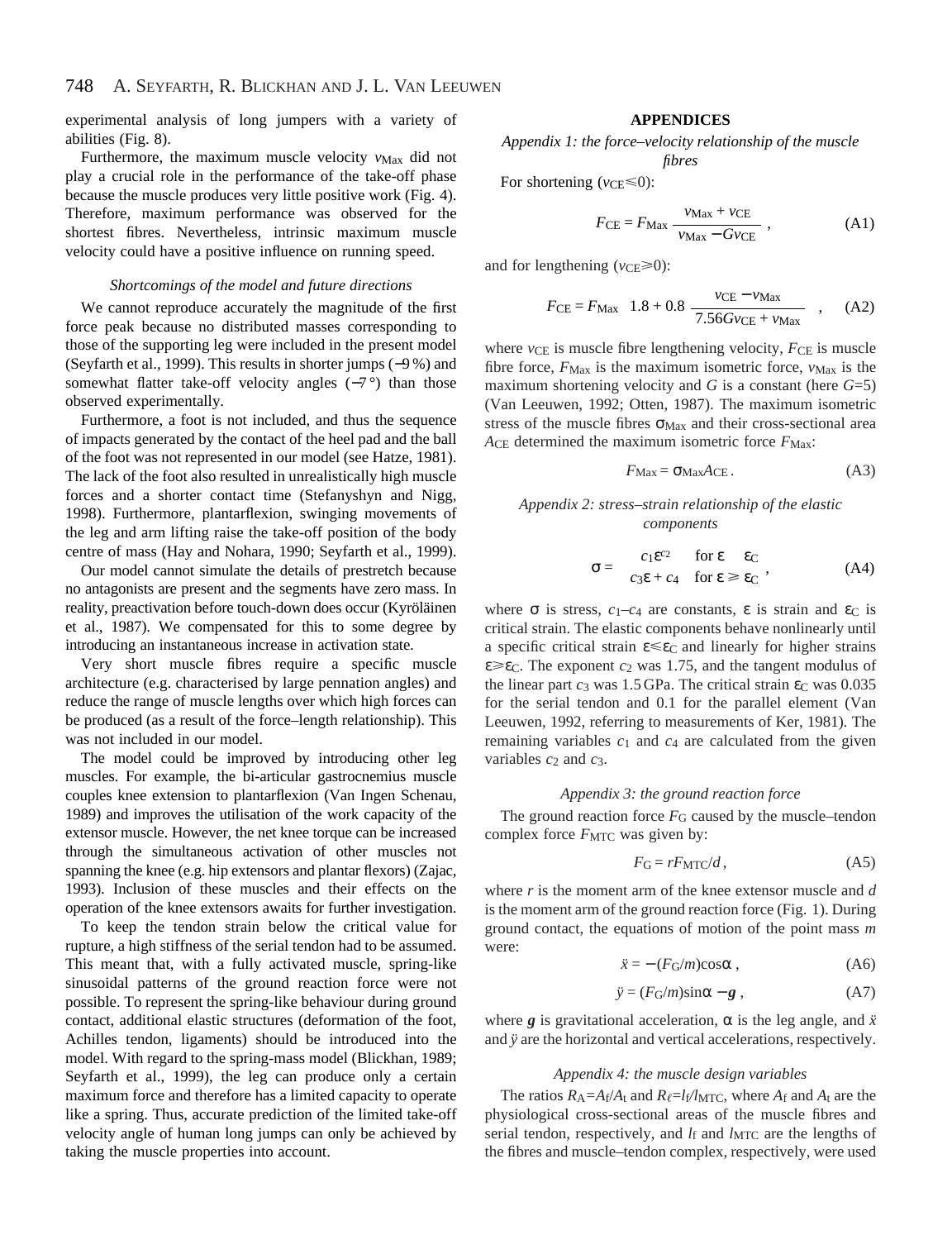to calculate the tendon cross-sectional area using the total muscle–tendon complex mass  $m_{\text{MTC}}$ , the mean density ρ<sub>MTC</sub> and the total muscle–tendon complex length  $l_{\text{MTC}}=l_f+l_t$ , where  $l_t$  is tendon length:

$$
m_{\text{MTC}} = \rho_{\text{MTC}} V_{\text{MTC}} = \rho_{\text{MTC}} (A_{\text{f}} l_{\text{f}} + A_{\text{t}} l_{\text{t}}) \,. \tag{A8}
$$

*V*MTC is the volume of the muscle–tendon complex. Note that the muscle pennation angle was neglected in this approach. Introducing the design variables  $R_A$  and  $R_\ell$ , we obtain:

$$
A_{t} = \frac{m_{\text{MTC}}}{l_{\text{MTC}} \rho_{\text{MTC}}} \frac{1}{R_{\ell}(R_{\text{A}} - 1) + 1} \tag{A9}
$$

At this stage, the subscript f (equation A8) denotes the muscle belly including both the parallel element and the muscle fibres themselves, whose lengths are identical. The parallel element takes up only a small part of the cross-sectional area: *A*PE*=*0.01*A*f.

# *Appendix 5: jumping distance*

Given the take-off variables (position *x*<sub>E</sub>, *y*<sub>E</sub> and velocity *v*E,x, *v*E,y), from numerical integration, the jumping distance *x*JD is:

$$
x_{\text{JD}} = \frac{v_{\text{E},x}}{g} \left( v_{\text{E},y} + \sqrt{v_{\text{E},y}^2 + 2gy_{\text{E}}} \right). \tag{A10}
$$

## **List of symbols**

| ACE                | physiological cross-sectional area of muscle<br>fibres                                                                              |
|--------------------|-------------------------------------------------------------------------------------------------------------------------------------|
| Af                 | physiological cross-sectional area of muscle belly<br>(contractile element and parallel elastic<br>component)                       |
| $A$ PE             | physiological cross-sectional area of parallel<br>elastic component (PE)                                                            |
| $A_{t}$            | physiological cross-sectional area of serial tendon<br>element (SE)                                                                 |
| $C1-C4$            | constants in the stress-strain relationship of the<br>elastic elements (serial elastic component and<br>parallel elastic component) |
| СE                 | contractile element                                                                                                                 |
| d                  | moment arm of the ground reaction force                                                                                             |
| FCE                | muscle fibre force                                                                                                                  |
| $F_{\text{ECC}}$   | maximum eccentric force of muscle fibres                                                                                            |
| $F_{\rm G}$        | ground reaction force                                                                                                               |
| $F_{\text{G,Exp}}$ | experimentally measured ground reaction force<br>(from Seyfarth et al., 1999)                                                       |
| $F_{G,Mod}$        | modelled ground reaction force                                                                                                      |
| $F_{\text{Max}}$   | maximum isometric force of muscle fibres                                                                                            |
| $F$ MTC            | muscle force                                                                                                                        |
| $F$ MTC,Mod        | modelled internal muscle force                                                                                                      |
| $F_{\mathrm{PE}}$  | force of parallel elastic element                                                                                                   |
| FSE                | force of serial elastic element                                                                                                     |
| G                  | constant in the Hill equation (equation A1)                                                                                         |
| g                  | gravitational acceleration                                                                                                          |
| $\iota$            | length of each leg segment                                                                                                          |

| $l_{\rm f}$                       | length of the muscle belly (contractile element and                        |
|-----------------------------------|----------------------------------------------------------------------------|
|                                   | parallel elastic component)                                                |
| $l_{\rm LEG}$                     | leg length, distance between point of ground                               |
|                                   | contact and hip                                                            |
| $l$ MTC                           | reference length of the muscle-tendon complex                              |
| $l_{\text{opt}}$                  | optimum fibre length                                                       |
| $l_{\rm t}$                       | length of serial tendon (serial elastic component)                         |
| m                                 | point mass at the hip                                                      |
| m <sub>MTC</sub>                  | mass of muscle-tendon complex                                              |
| <b>MTC</b>                        | muscle-tendon complex                                                      |
| $N_{\text{ECC}}$                  | eccentric force enhancement ( $F_{\text{ECC}}/F_{\text{Max}}$ )            |
| PE                                | parallel elastic element                                                   |
| r                                 | moment arm of the patella tendon                                           |
| $R_{\rm A}$                       | ratio of cross-sectional areas $(A_f/A_t)$ of the muscle                   |
| $R_{\ell}$                        | relative fibre length $(l_f/l_{\text{MTC}})$                               |
| SЕ                                | serial elastic component                                                   |
| $v_0$                             | approach velocity                                                          |
| $v_{0,x}$                         | horizontal component of the touch-down velocity                            |
| $v_{0,y}$                         | vertical component of the touch-down velocity                              |
| vCE                               | muscle fibre lengthening velocity                                          |
| $v_{E,x}$                         | horizontal component of the take-off velocity                              |
| $v_{E,y}$                         | vertical component of the take-off velocity                                |
| $V$ Max                           | maximum shortening velocity of muscle fibres                               |
| $V_{\rm MTC}$                     | volume of the muscle-tendon complex                                        |
| (x,y)                             | horizontal and vertical coordinates of the point                           |
|                                   | mass                                                                       |
| $(\ddot{x}, \ddot{y})$            | second time derivative of the coordinates of the                           |
|                                   | point mass                                                                 |
| (x <sub>E</sub> ,y <sub>E</sub> ) | coordinates at take-off                                                    |
| XJD                               | jumping distance                                                           |
| α                                 | leg angle                                                                  |
| $\alpha_0$                        | angle of attack (leg angle at touch-down)                                  |
| $\alpha_{opt}$                    | optimal angle of attack resulting in maximum<br>predicted jumping distance |
| ε                                 | strain                                                                     |
| $\dot{\epsilon}$ Max              | maximum muscle fibre strain rate                                           |
| $\varepsilon$ C                   | critical strain dividing the non-linear and linear                         |
|                                   | behaviour of the tendon                                                    |
| φ                                 | knee angle                                                                 |
| $\varphi_0$                       | initial knee angle at touch-down                                           |
| $\rho$ <sub>MTC</sub>             | density of the muscle-tendon complex                                       |
| σ                                 | stress                                                                     |
| $\sigma_{\text{Max}}$             | maximum isometric stress of muscle fibres                                  |
|                                   |                                                                            |
|                                   |                                                                            |

We thank Professor R. F. Full (Berkeley) for useful comments on a draft of this paper. This work was supported by a DAAD Doktorandenstipendium im Rahmen des gemeinsamen Hochschulsonderprogramms III von Bund und Länder to A.S. and by DFG grant Bl 236/7.

## **References**

- **Alexander, R. McN.** (1988). *Elastic Mechanisms in Animal Movement.* Cambridge: Cambridge University Press*.*
- **Alexander, R. McN.** (1990). Optimum take-off techniques for high and long jumps. *Phil. Trans. R. Soc. Lond. B* **329**, 3–10.